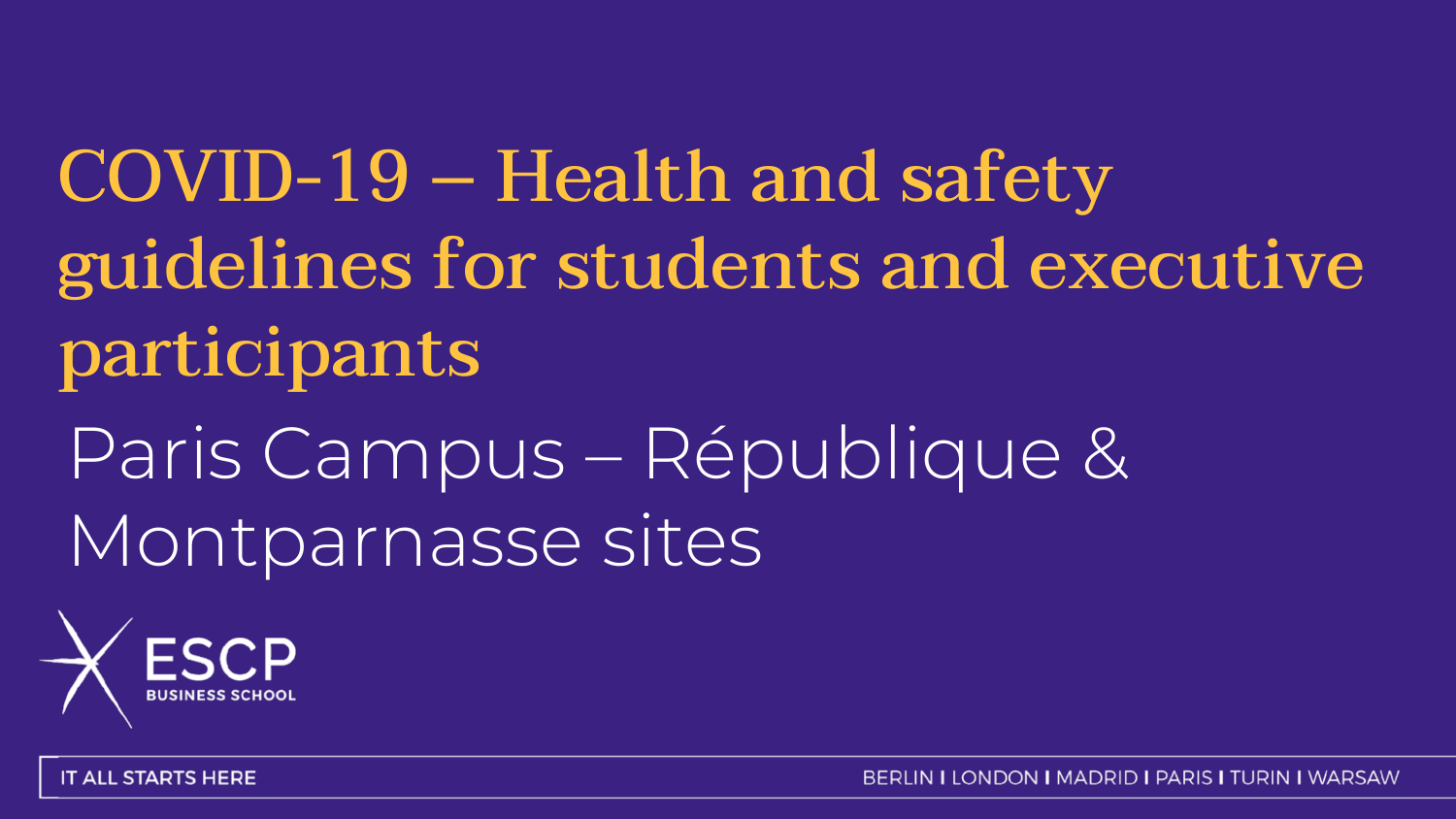

# General rules of conduct on campus

Each student agrees to review these guidelines carefully before coming to ESCP's Paris campus (Montparnasse or République sites), and to respect the instructions detailed therein.

The measures described below will be updated regularly, depending on the situation and according to government directives.

**IT ALL STARTS HERE**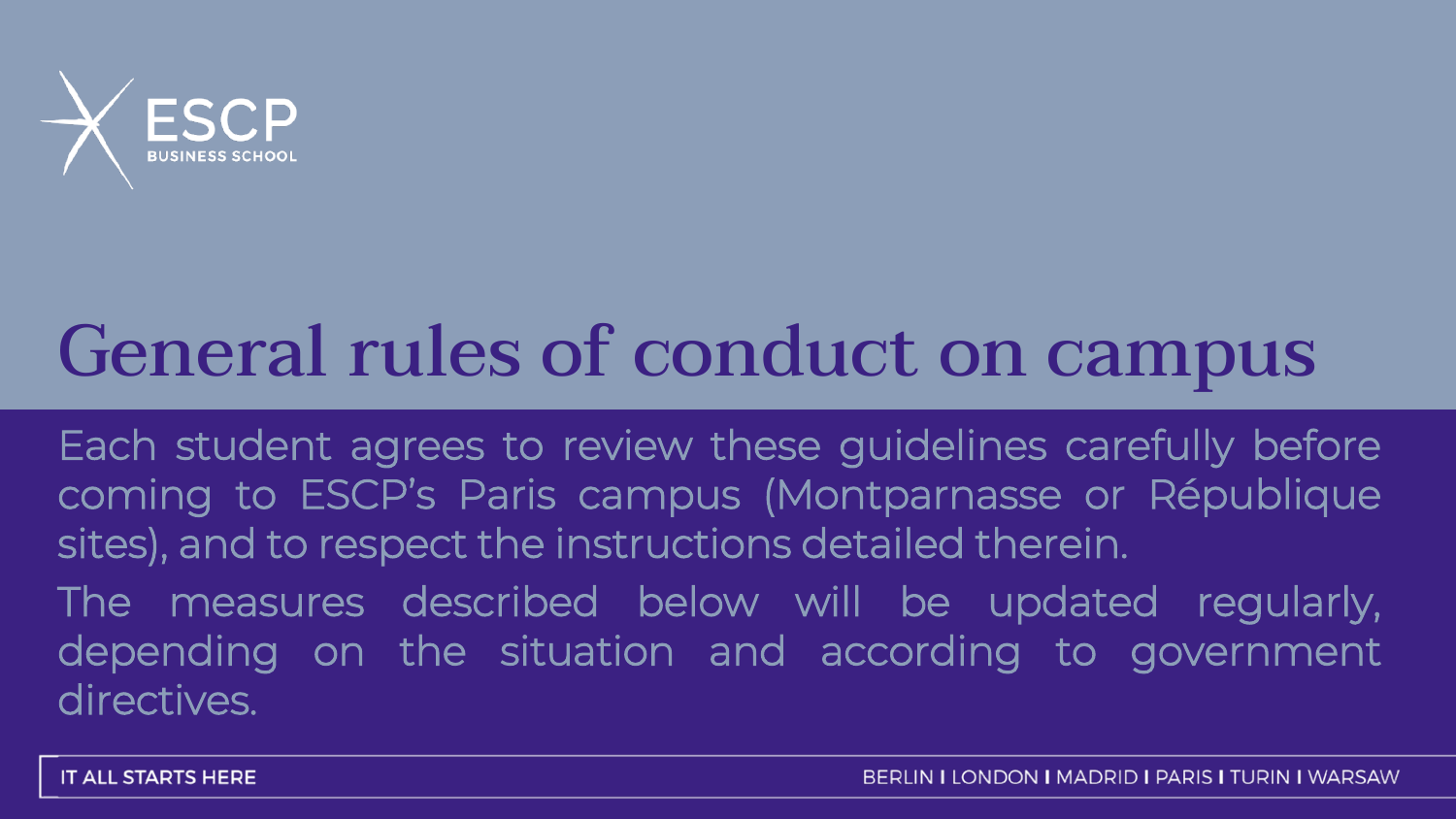### Measures to protect yourself and others



Regularly wash your hands or use hand sanitizer



Avoid touching your face



Cough or sneeze in your elbow or in a tissue



Stay at least one metre away from other people



Dispose of any tissues you have used



**BUSINESS SCHOO** 

Do not shake hands



















How to wash your hands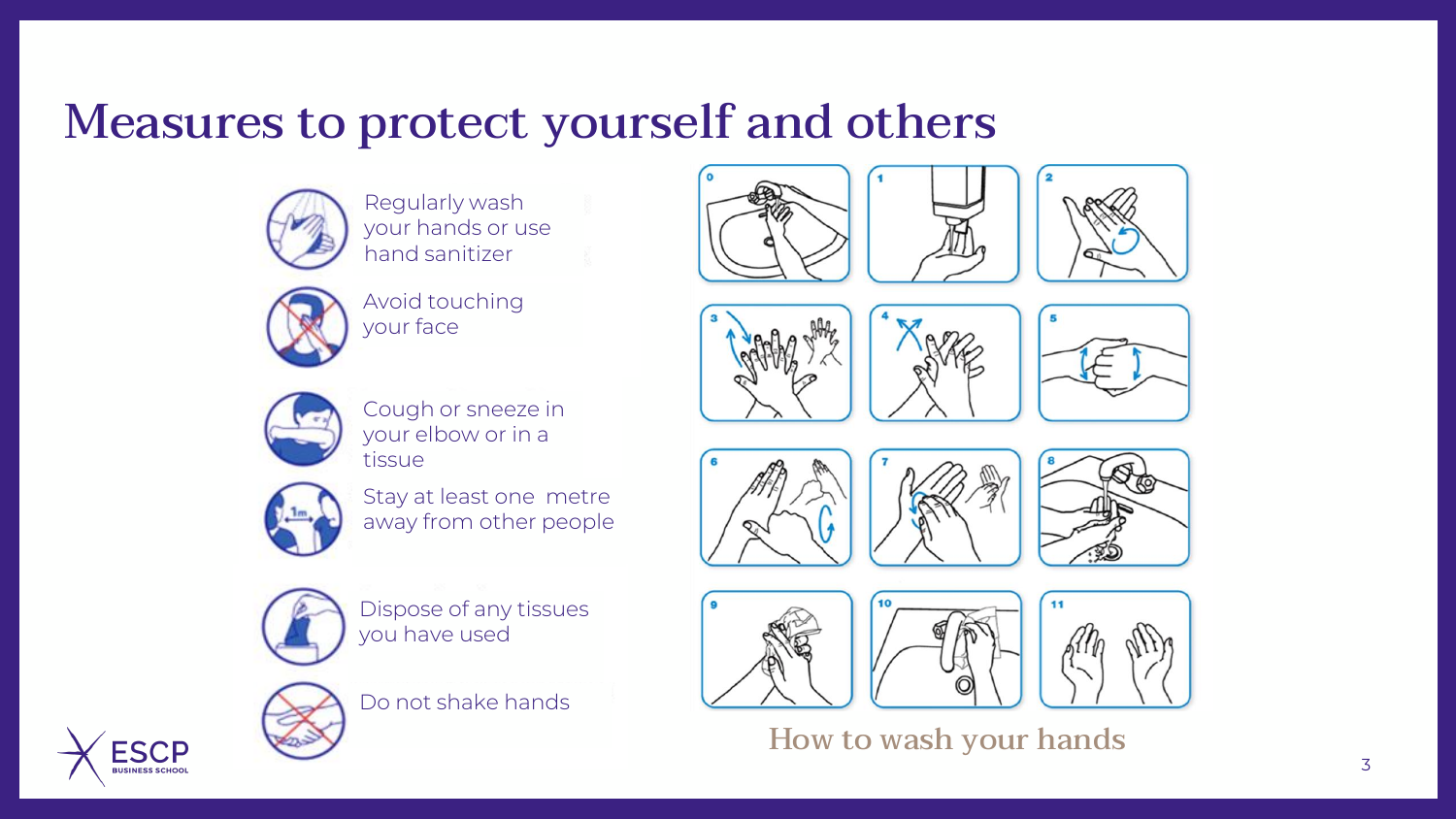**COVID-19** 

How to take your mask off

Wash your hands and then remove the mask.

touching

After use,

put it in a

 $+33(0)800130000$ 

(calls are free)

only the laces

or elastic bands

#### **HOW TO USE YOUR MASK CORRECTLY**

How to put your mask on



**Wash your** thoroughly



Loop the elastic bands behind vour ears

Tie the laces at the back of

again

vour head and neck

Pinch the rigid edge, if it has one, onto your nose, pull the mask

> down below your chin and avoid touching it

plastic bag and throw it away or if it is made of  $60^\circ$ fabric, wash it at  $60^\circ$  for 30 mins **Wash your hands** thoroughly again

Masks are an additional means of protection, and do not replace barrier actions

# Wearing a mask is mandatory indoors

### It must cover the mouth, nose and chin.

*Please note: Wearing a mask indoors is mandatory; any person refusing to wear a mask indoors will not be allowed to remain in the School's premises; any person who does not respect the safety instructions, of which wearing a mask is an integral part, will not be allowed to remain in the School's premises. Any person not complying with this obligation will be asked to leave the building, and in the event of refusal, ESCP will ensure that the person leaves the building. ESCP reserves the right to initiate any proceedings (including disciplinary proceedings) against any person who fails to comply with safety measures, including the wearing of a mask. Please remember that ESCP has the right to define and set the conditions of access to its institutions, and is under the obligation to take all necessary measures to ensure the safety and protect the health of students, teachers and staff.*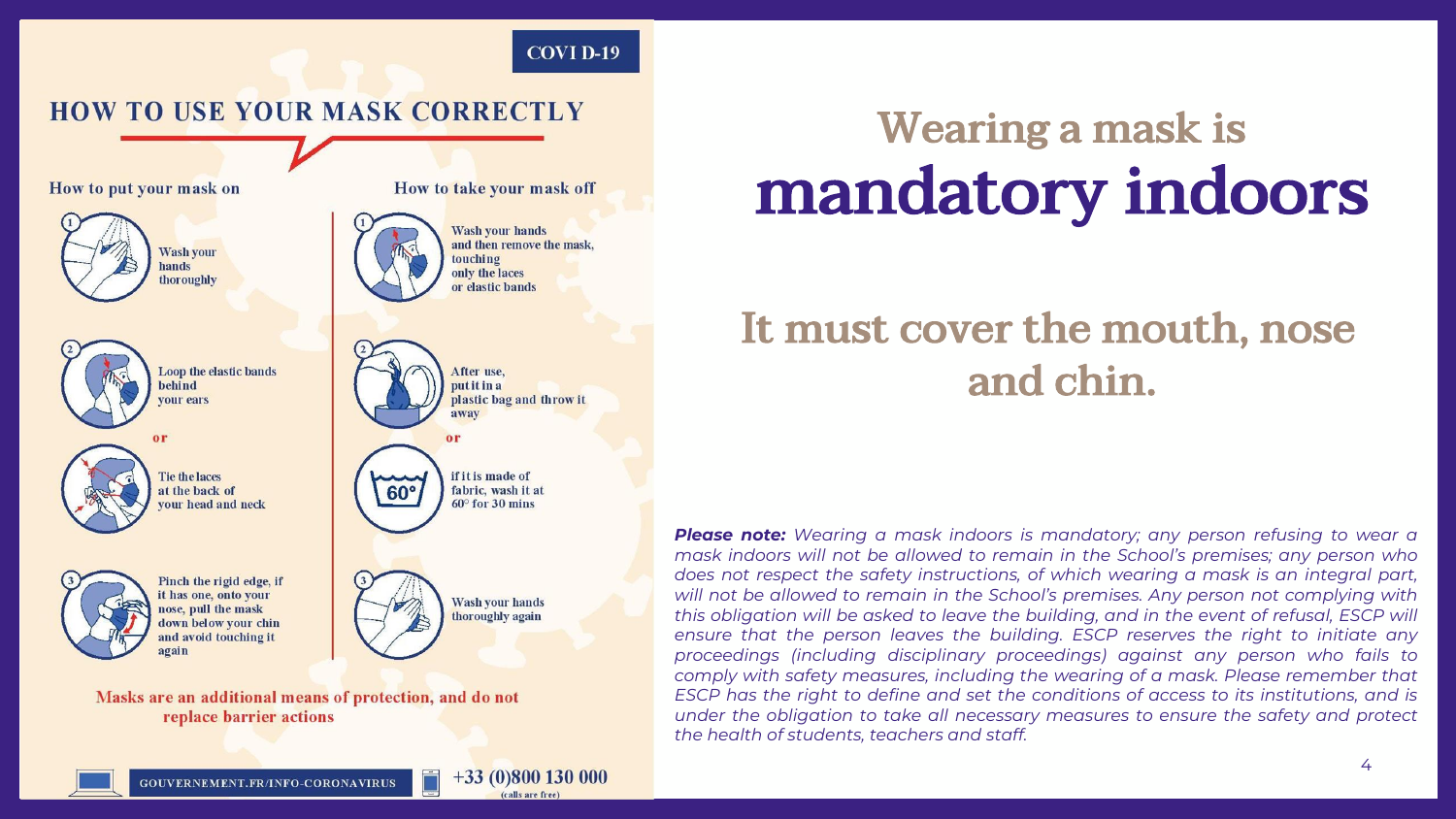## Campus life

- Strict hygiene rules as indicated on posters must be respected throughout the entire site (common areas, food service areas, classrooms, computer rooms, library)
- Wash your hands meticulously before entering classrooms or using shared equipment (computers, printers, etc.).
- Both sites were fully cleaned and disinfected during the summer break. Common areas, offices and classrooms are cleaned and disinfected daily. Hand sanitizer is available in front of all classrooms, computer rooms and common areas.
- The toilets are cleaned regularly during the day.
- Contact surfaces (ramps, handles, printer controls, etc.) are disinfected in the work areas by a dedicated team.

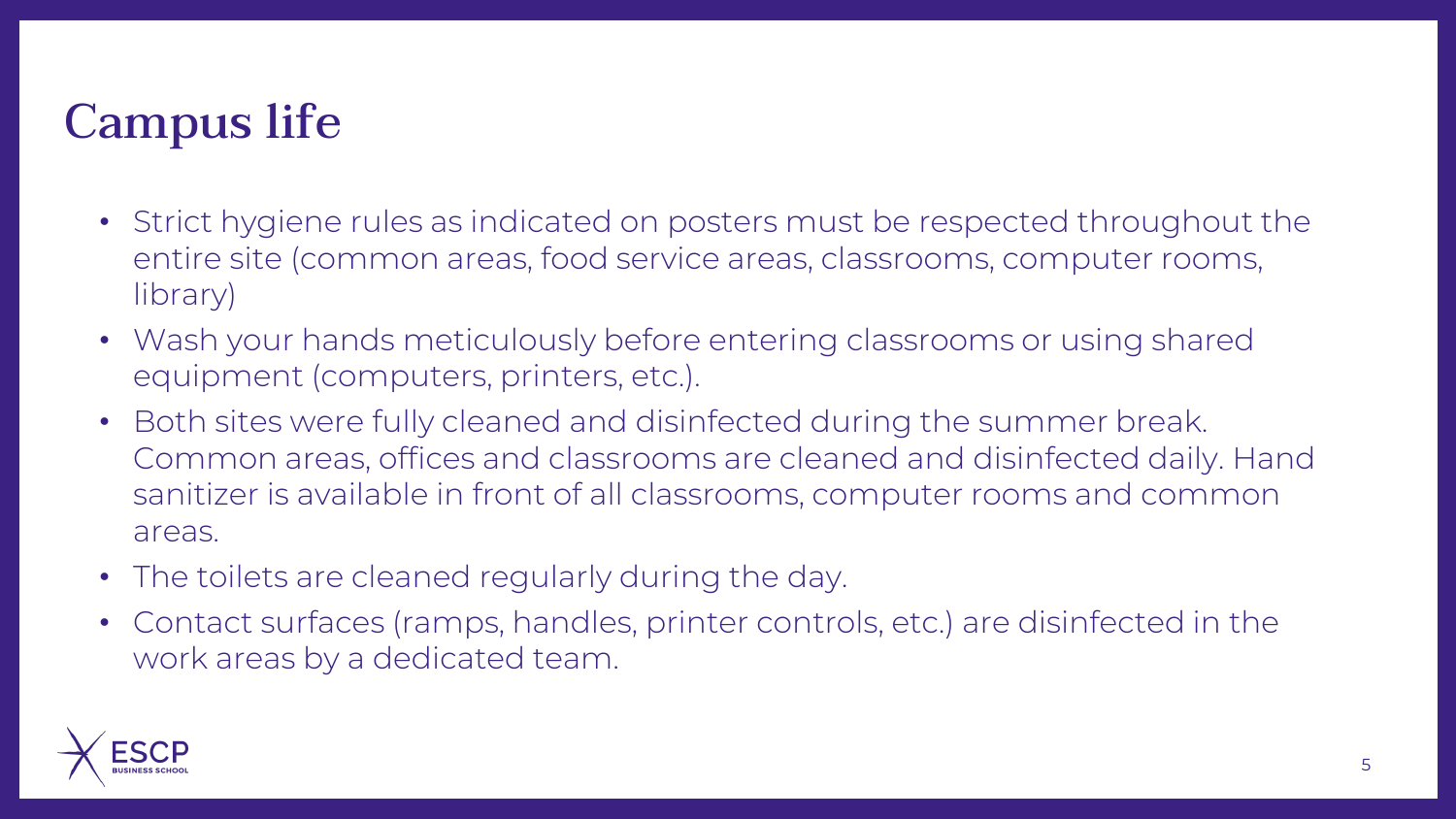## Reminder of COVID-19 symptoms

COVID-19 include:

- Fever or a feverish feeling (chills, hot-cold);
- Cough;
- Headaches, aches and pains, unusual fatigue;
- A sudden loss of smell (without nasal obstruction), a total loss of taste, or diarrhea ;
- In more serious forms: breathing difficulties which could lead to hospitalisation.

To make sure you have not contracted the virus, you can do a PCR or antigenic test in the pharmacies indicated in the following slide.

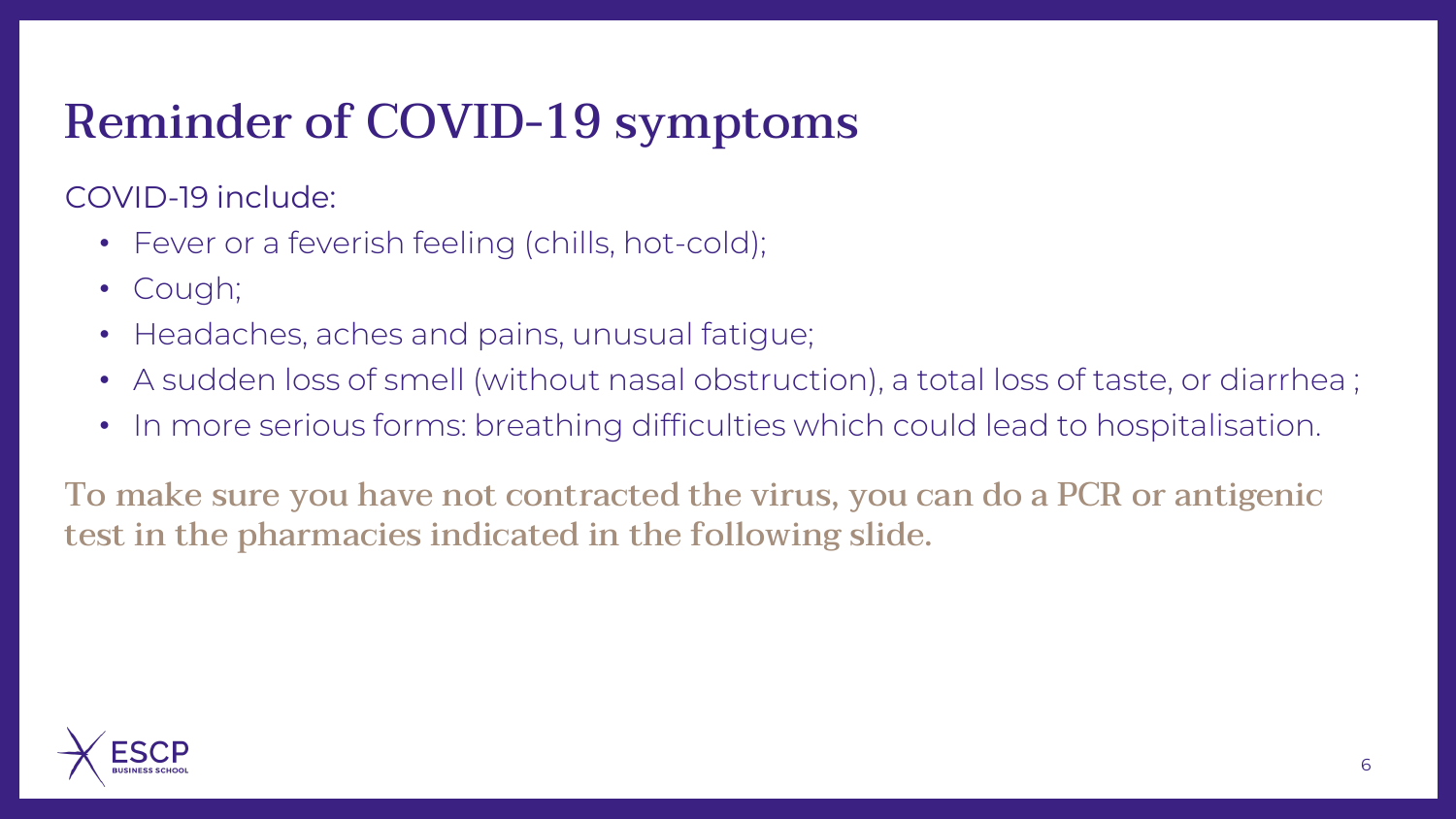### Pharmacies close to campus for rapid antigenic test

Please find below the name, address and opening hours of pharmacies close to school (both sites) where you can also do the rapid antigenic test: **Close to Montparnasse Site:**

#### **Grande pharmacie de l'Arrivée**

6 Rue de l'Arrivée, 75015 Paris

From Monday to Friday, from 9 am to 5 pm. On Saturday from 1pm to 5pm.

#### **Pharmacie de la gare**

10 Place Raoul Dautry, 75015 Paris From Monday to Friday, from 8am to 7pm. On Saturday from 8am to 6pm.

#### **Close to République Site:**

#### **Pharmacie Assoun**

53 Avenue de la République, 75011 Paris

From Monday to Friday, from 9am to 6pm. On Saturday from 9:30 am to 6pm.

By presenting the "carte vitale" the antigenic test cost will be covered by the French social security.

Without a "carte vitale" the cost can vary between 25 and 30 euros the test.

From the 15th of October, the antigenic test will be charged for everybody except for those having a medical prescription.

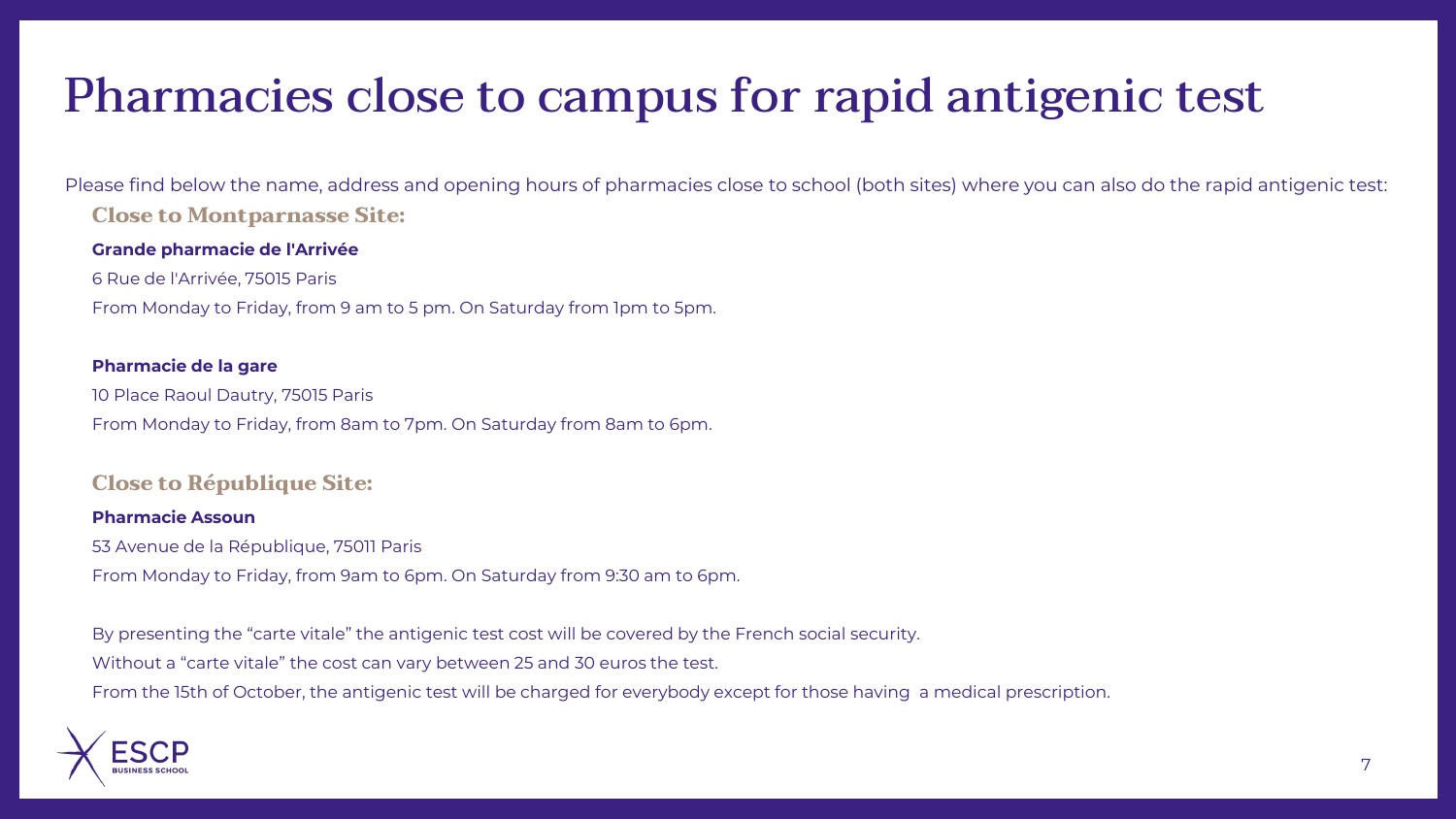### Covid-19 student tracking

[If you are in any of the following situations, it is compulsory to declare yourself on this](https://forms.gle/JBwcn6zT7P6N2t1s7) google form to help us track positive cases within programmes, and avoid cluster:

- ▶ If you have symptoms suggestive of Covid-19.
- ➤If you are positive for PCR and/or antigen test even with a complete vaccination schedule.
- ➤If you are declared a "contact case" of a person who has tested positive, even with a complete vaccination schedule.

#### *Nota bene*

- ❖ *This only applies if you are currently on site on the Paris campus. If you are following all your courses online and do not have any contact with other students, you do not need to declare yourself on the form.*
- ❖ *If you are positive, and need to isolate, please inform your Programme Office and [health@escp.eu](mailto:health@escp.eu)*
- ❖ *If you have any questions, do not hesitate to contact the Health Center at the following address: [health@escp.eu](mailto:health@escp.eu)*

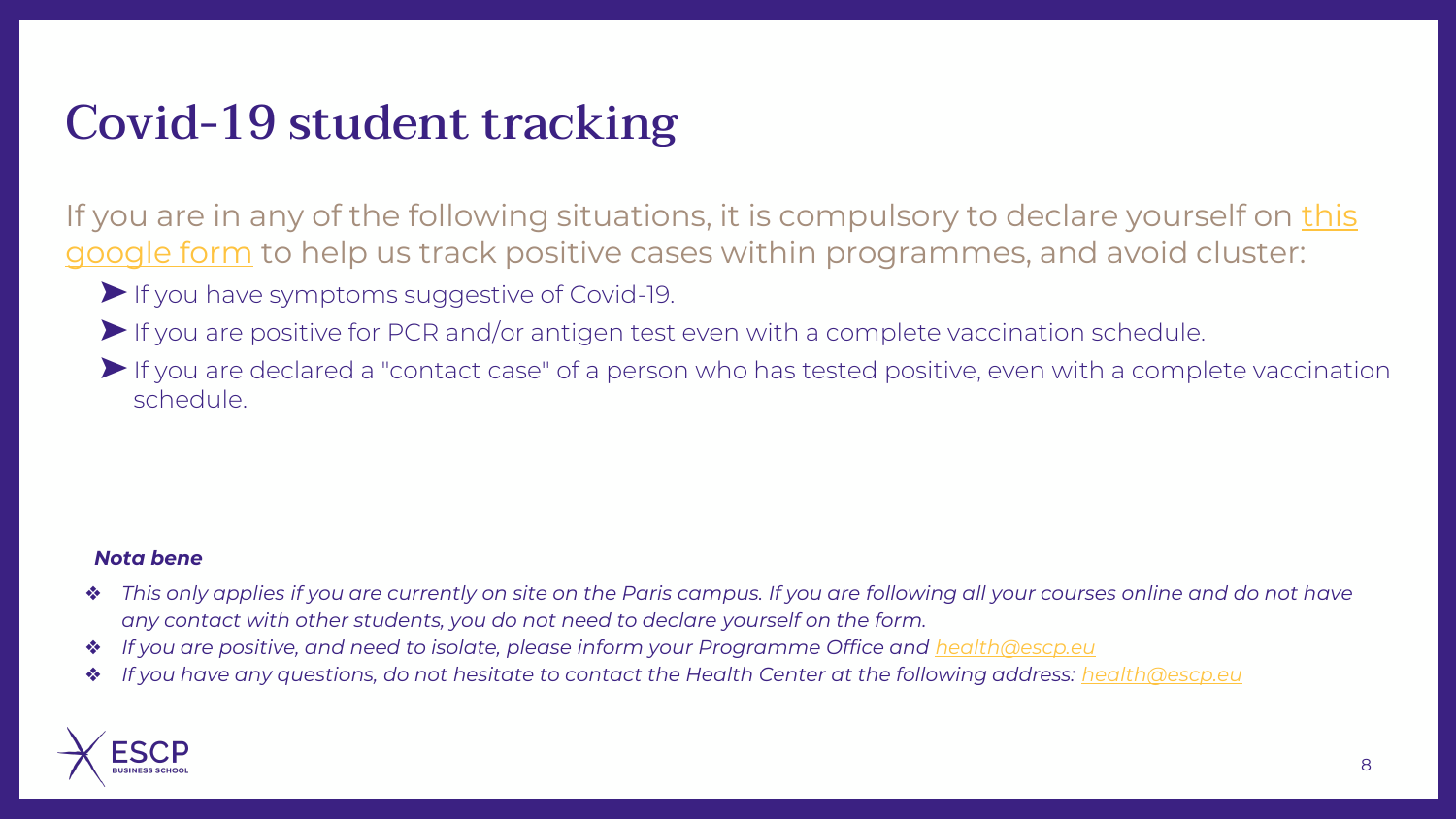### Indications for "contact cases"

## Contact cases must do a test immediately. Antigenic or PCR test is POSITIVE:

➤Complete vaccination schedule, incomplete vaccination schedule or not vaccinated: student must-self isolate for 10 days.

## Antigenic or PCR test is NEGATIVE:

- ➤Complete vaccination schedule: not considered as at risk, no need to isolate, students are allowed to go back to the campus.
- ➤Incomplete vaccination schedule or not vaccinated: student is considered as at risk and must self-isolate for 7 days. Students are not allowed to go back to the campus. A control test must be done at the end of the isolation period.